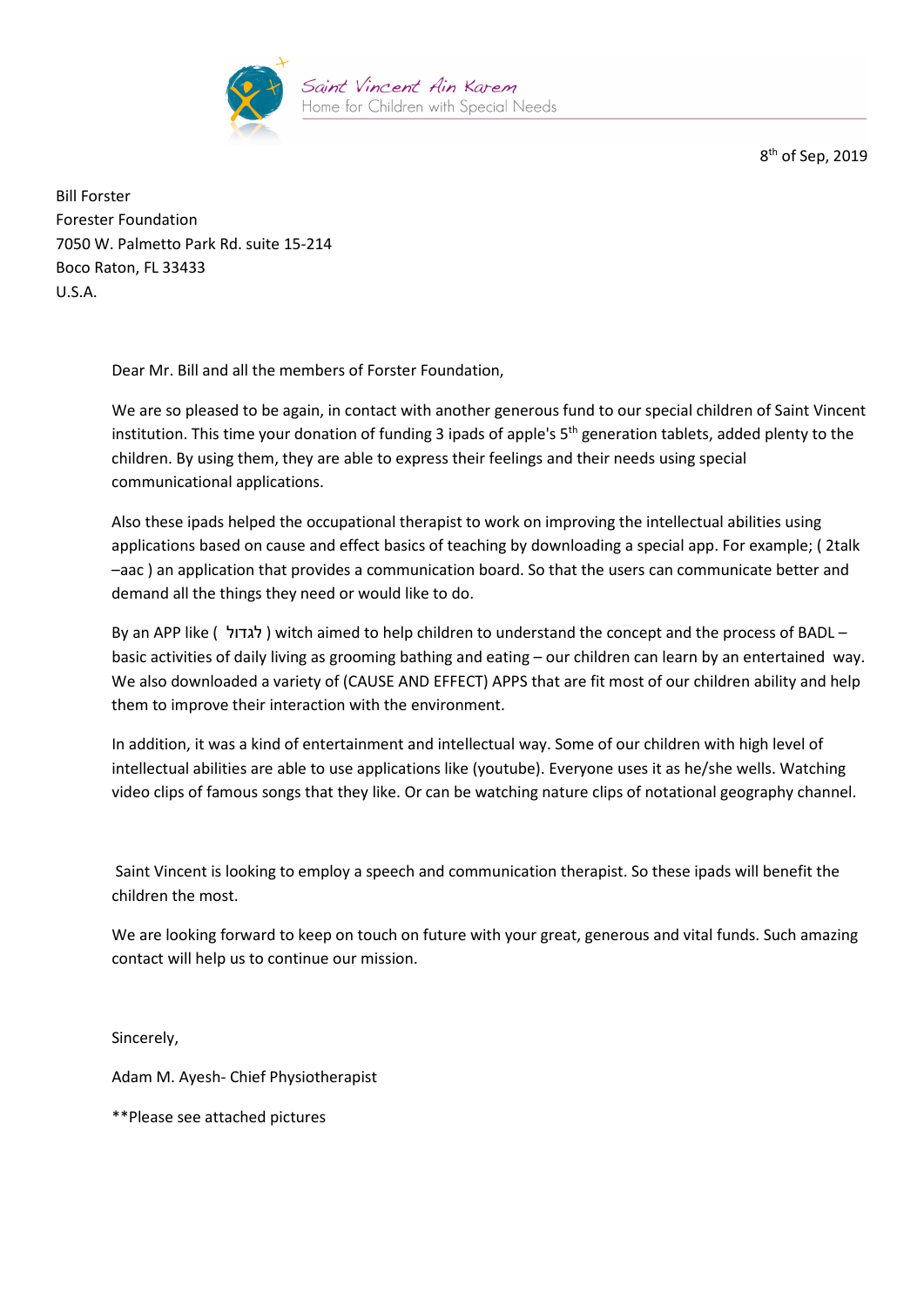

Saint Vincent Ain Karem<br>Home for Children with Special Needs